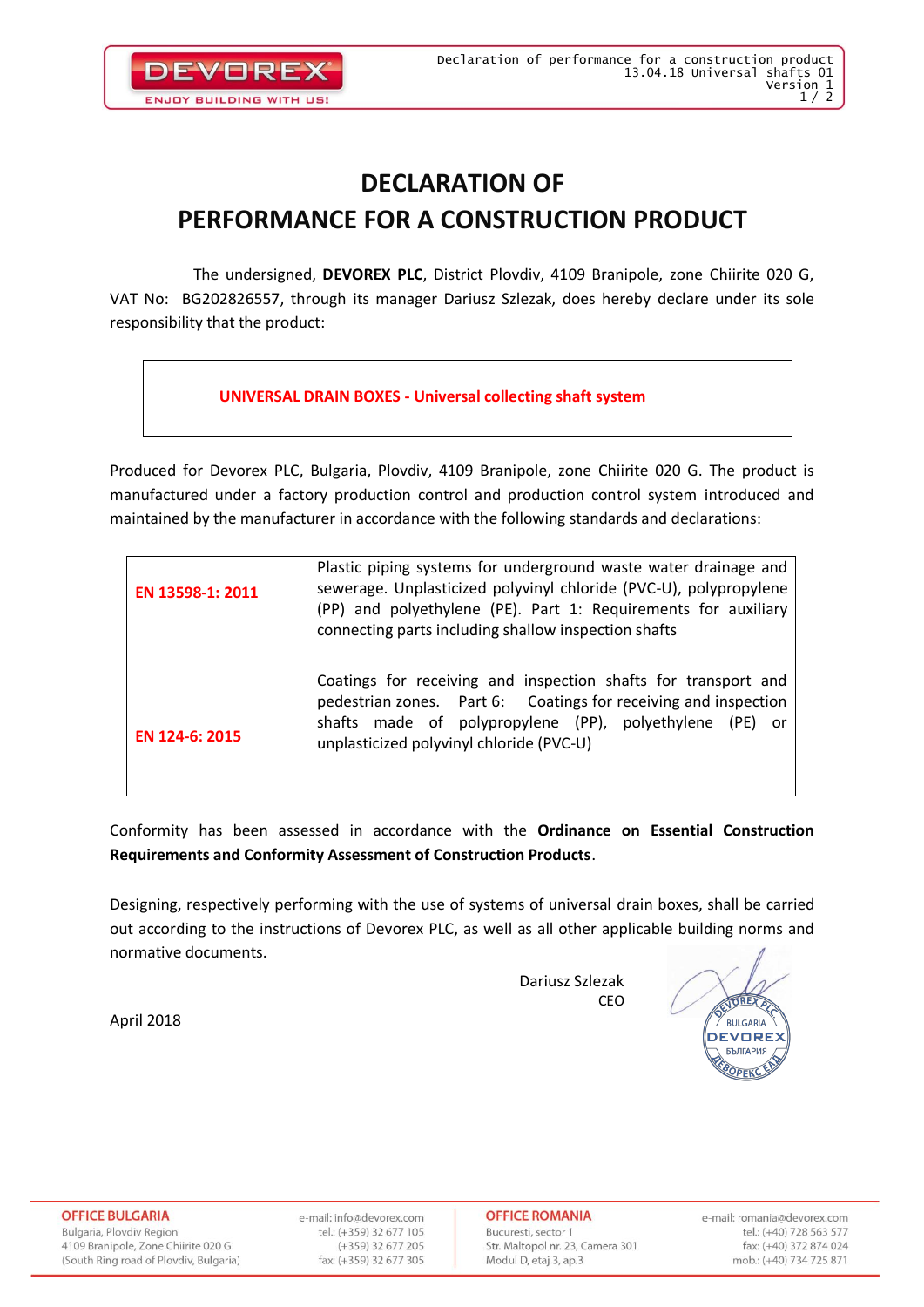

### **Appendix № 1 to**

# **DECLARATION OF**

### **PERFORMANCE FOR A CONSTRUCTION PRODUCT**

Initial Type Test ( ITT ) of:

#### **UNIVERSAL DRAIN BOXES - Universal collecting shaft system**

and conformity assessment of products with the applicable standards has been carried out by the manufacturer by its qualified personnel or laboratories with the necessary equipment and qualified personnel according to the declaration of performance. Declared indicators of the construction product feature are as follows:

| <b>Features</b>                         |                     |                                                                     | <b>Indicators</b>   | <b>Examination method</b> |
|-----------------------------------------|---------------------|---------------------------------------------------------------------|---------------------|---------------------------|
| H<br>201<br>13598-1:<br>룹<br><b>SOS</b> | shafts<br>Universal | Sizing                                                              | No deviations       | BDS EN ISO 3126: 2005     |
|                                         |                     | Determination of<br>transverse stiffness at a<br>load of 0,7 kN/m 2 | There are no cracks | BDS EN 14982: 2010        |
|                                         |                     | Vacuum resistance for 100<br>hours at a vacuum of 0.3<br>bar        | No damage           | BDS EN 14830: 2007        |
|                                         |                     | Resistance to vertical load -<br>15 kN                              | There are no cracks | BDS EN 1253-2: 2015       |

April 2018



**OFFICE BULGARIA** 

Bulgaria, Plovdiv Region 4109 Branipole, Zone Chiirite 020 G (South Ring road of Plovdiv, Bulgaria) e-mail: info@devorex.com tel.: (+359) 32 677 105  $(+359)$  32 677 205 fax: (+359) 32 677 305

**OFFICE ROMANIA** 

Bucuresti, sector 1 Str. Maltopol nr. 23, Camera 301 Modul D, etaj 3, ap.3

e-mail: romania@devorex.com tel.: (+40) 728 563 577 fax: (+40) 372 874 024 mob.: (+40) 734 725 871

OPEK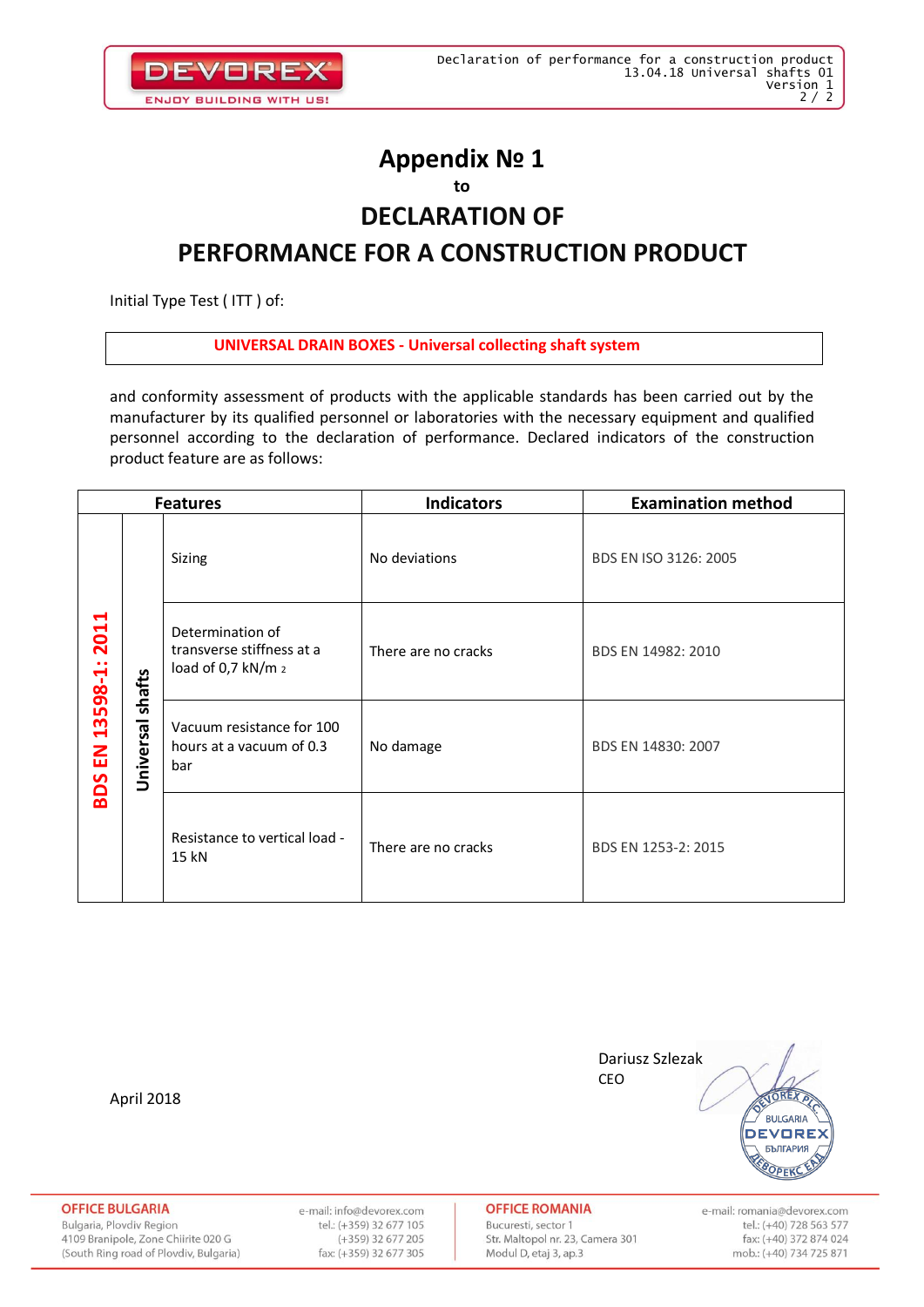

**DEVOREX** ENJOY BUILDING WITH US!

## **DECLARATION OF EXPLOITATION INDICATORS COVERING FOR UNIVERSAL DRAIN BOXES**

| 1. | Unique product type identification code:                                                                                                                        | <b>Coatings for universal shafts</b>                                                                                                                                                                   |
|----|-----------------------------------------------------------------------------------------------------------------------------------------------------------------|--------------------------------------------------------------------------------------------------------------------------------------------------------------------------------------------------------|
| 2. | Type, batch or serial number or other element that<br>allows the construction product to be identified in<br>accordance with Article 11 (4):                    | See CE and marking on the label and the<br>product                                                                                                                                                     |
| 3. | Intended use or uses of the construction product in<br>accordance with the applicable<br>harmonized<br>specification as foreseen by the manufacturer:           | Coatings for universal shafts meeting Class<br>A15 of BDS EN 124-6: 2015, made of<br>polypropylene.                                                                                                    |
| 4. | Name, registered trade name or registered trade<br>mark and manufacturer's contact address as<br>required by Article 11 (5):                                    | <b>Coatings for universal shafts</b><br><b>DEVOREX EAD</b><br>4109 Branipole, locality Chirite 020 D<br>Bulgaria, Plovdiv region                                                                       |
| 5. | Where applicable, name and contact address of<br>the authorized representative, the mandate of<br>which includes the tasks referred to in Article 12<br>$(2)$ : | Not applicable                                                                                                                                                                                         |
| 6. | System or systems for assessment and verification<br>of constancy of performance of the construction<br>product as set out in Annex V:                          | System 3                                                                                                                                                                                               |
| 7. | In the case of a declaration of performance<br>concerning a construction product covered by a<br>harmonized standard:                                           | "BDS EN 124-6: 2015"<br>Test reports № 677; 677-1; 679; 679-1 /<br>04.07.2017 of - "NISIM EOOD"<br>accredited by EA of BAS according to "BDS EN<br>ISO / IEC 17025: 2006" with certificate № 47<br>ЛИ. |
| 8. | In the case of a declaration of performance<br>concerning a construction product for which a<br>European Technical Assessment has been issued:                  | Not applicable                                                                                                                                                                                         |

e-mail: info@devorex.com tel.: (+359) 32 677 105 (+359) 32 677 205 fax: (+359) 32 677 305 **OFFICE ROMANIA** 

Bucuresti, sector 1 Str. Maltopol nr. 23, Camera 301 Modul D, etaj 3, ap.3